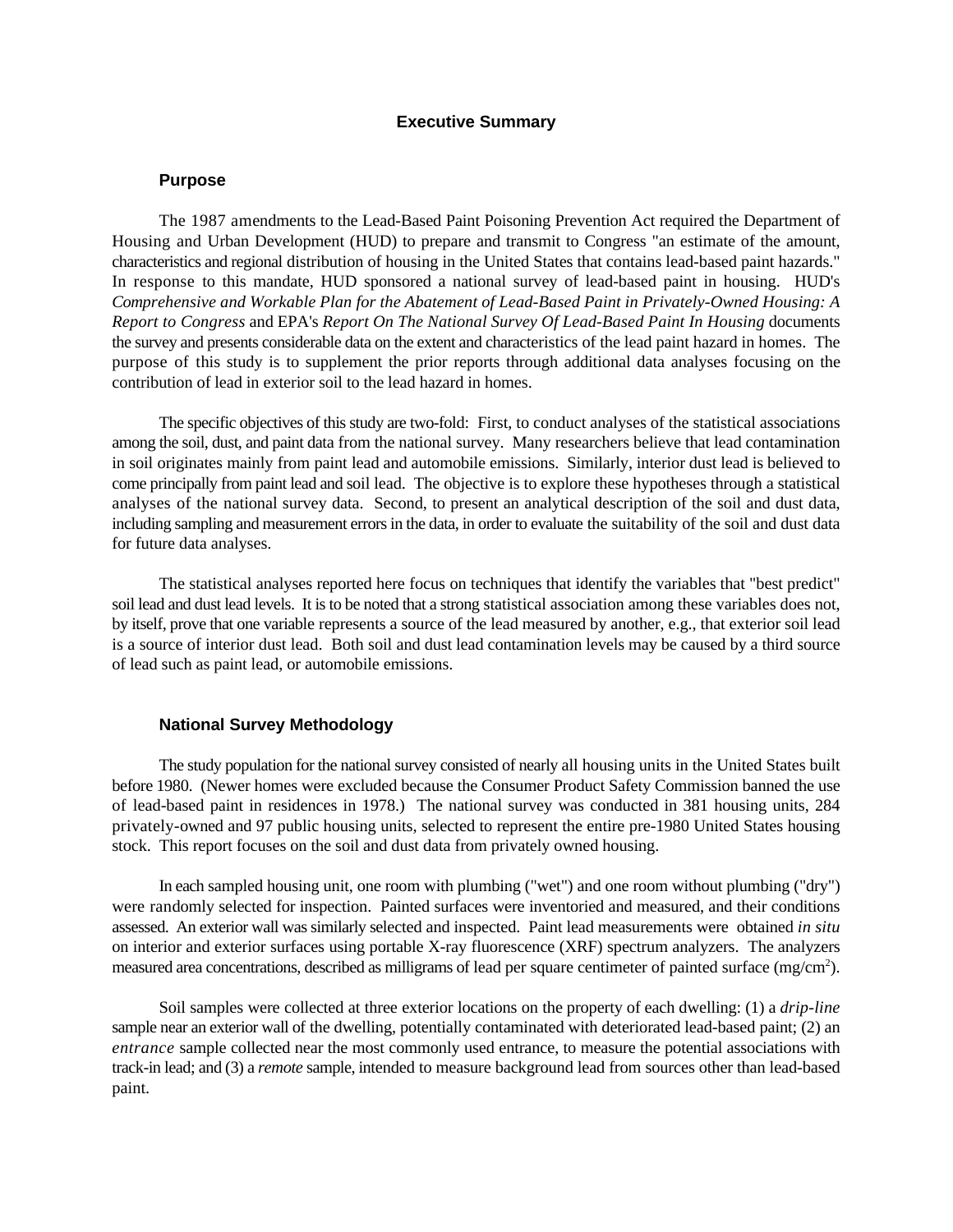Dust samples were collected with a vacuum sampler at seven interior locations within each home: from floors, window wells (the place at the bottom of the window where the sash rests when it is closed), and window sills (the part inside the room) in the sampled wet and dry rooms; and from the floor just inside the main entrance to the housing unit. Lead loading levels (area concentrations) were determined--micrograms of lead per square foot of surface (ug/ft  $^2$ ), along with mass concentrations of dust lead in ppm.

Soil and dust samples were sent to laboratories and analyzed by inductively coupled plasma-atomic emission spectrometry (ICP-AES) and by graphite furnace atomic absorption (GFAA) spectroscopy, respectively.

# **Sources of Soil Lead**

Equations were developed to statistically relate the soil lead levels to a number of potential sources of soil lead and related factors, including exterior and interior paint lead loadings, percentage of damaged paint, and surface areas covered with paint; dwelling unit age and other descriptors of the housing unit; number of rooms, local traffic volumes, county of residence, and 1920-1990 decennial Census populations. Combined, these potential sources of soil lead account for over 50 percent of the statistical variation in the lead in soil data.

The most significant predictors of soil lead concentrations at all three soil sample locations are dwelling unit age and county of residence. Soil lead concentrations increase with dwelling unit age. Dwelling unit age measures the length of time since the construction of the building and, in most cases, the last major disturbance of the soil. Thus, dwelling unit age measures the length of time lead deposits -- from whatever source -- have been accumulating on the soil. The county of residence effect may be due to many factors including regional variations in population density, population growth, background soil lead levels, traffic, and home building and painting practices. Local traffic volumes are significantly related to soil lead at the remote and drip line locations.

The soil lead concentrations at all three sampling locations were closely related to the overall dwelling unit paint lead loadings (represented by the geometric mean of the paint lead loadings on the wet room, dry room, and exterior surfaces). The results suggest that paint lead from dwelling surfaces contribute more to the entrance and drip line soil lead samples than to the remote sample. This finding was expected because entrance and dripline samples are closer to painted structures than are remote samples. While both interior and exterior paint lead relate significantly to soil lead, exterior paint lead is more strongly associated with soil lead than is interior paint.

## **Sources of Dust Lead**

The statistical relationships were studied between interior dust lead levels -- for all seven dust sample locations -- and a number of possible sources of dust lead and related factors, including housing unit paint lead loadings (the area weighted average across all painted surfaces), percentage of damaged paint, and surface area covered with paint; dwelling unit age and other descriptors of the housing unit; and all three soil samples. Generally, the dust lead has more variation than the soil lead data. This makes it more difficult to identify and assess significant sources of dust lead. The dust lead equations account for only 16 to 27 percent of the statistical variation in the dust lead data. The findings regarding sources of dust lead are therefore more tentative and less conclusive than those regarding the sources of soil lead. Nevertheless, some significant factors relating to dust lead have been identified.

Floor dust lead at the main entrance is statistically associated primarily with exterior soil lead and, to some extent, exterior paint that is both leaded and damaged. It appears that the soil lead contribution comes mainly from the entrance soil samples. However, both close-in soil sample locations (entrance and drip line) contribute to dust lead concentrations just inside the main entrance.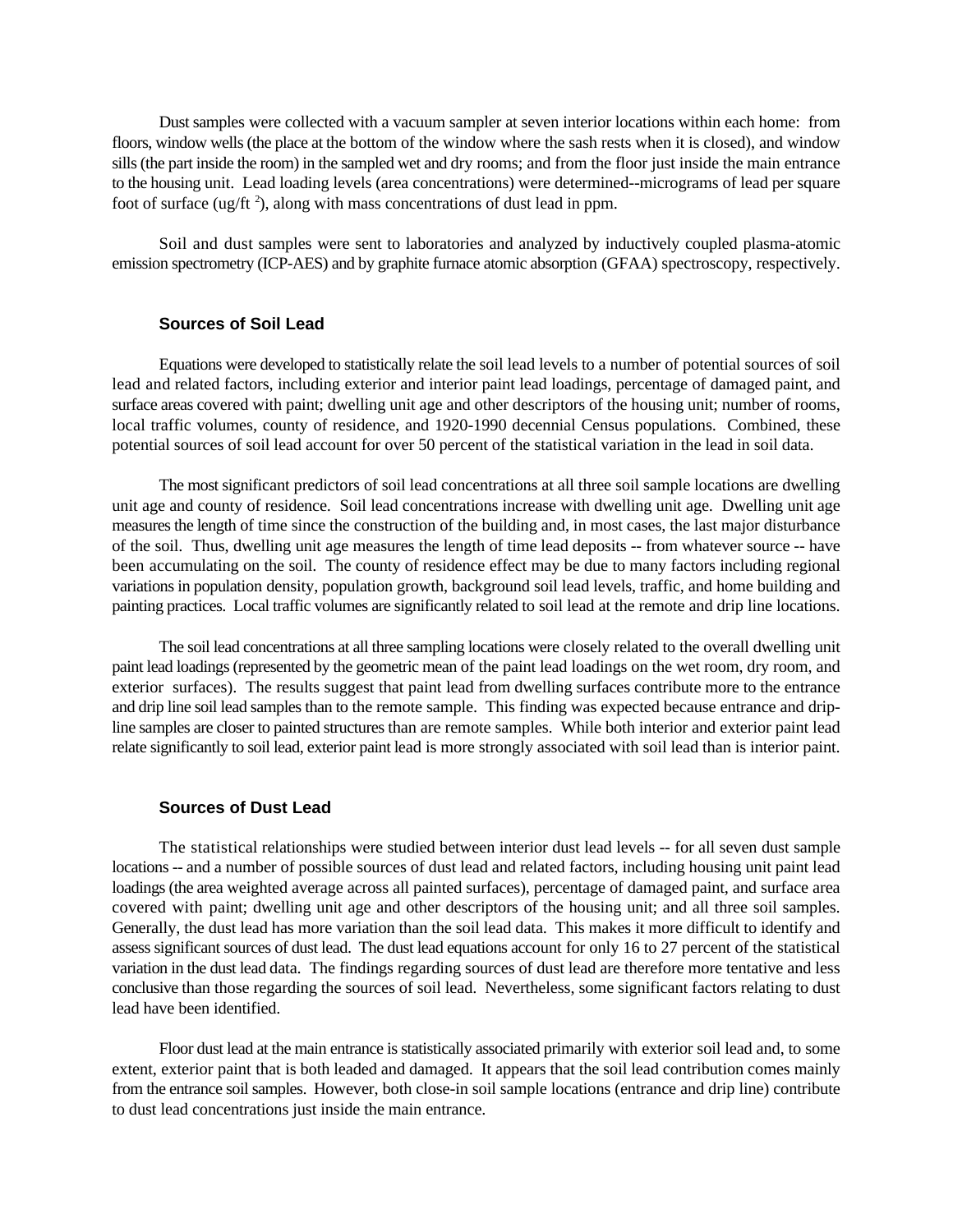Floor dust lead in the wet and dry rooms appears to come more from soil lead at the two close-in locations than directly from paint lead. That is, while there is clear evidence of a statistical association between soil lead and floor dust lead, the evidence is less clear of a direct association between floor dust lead and paint lead. There is one exception to this: floor dust lead in the wet room is significantly associated with wet room paint lead. However, as described in the previous section, soil lead is related to overall paint lead. This suggests that, over time, lead migrates from paint, to soil, to floor dust.

Soil lead concentrations at the close-in locations are significant predictors of dry room window sill dust lead concentrations. Interior, but not exterior, paint lead is also associated with dry room window sill dust. Wet room window sill dust lead is significantly related to interior paint lead, especially in the wet room.

There were fewer window well dust samples to analyze and these are the most variable of the dust samples; consequently, the statistical analyses do not permit any assessment of the sources of wet or dry room well dust lead levels. However, the fact that dust lead concentrations in window wells are significantly higher than soil lead concentrations suggests that other sources, such as paint, contribute much more lead to window well dust than does soil.

Note that the dust lead concentrations increase significantly with age of the dwelling unit, as do the soil lead concentrations. However, in the statistical analysis, age was not significant in predicting dust lead concentrations, indicating that other factors that were also related to age, such as soil lead concentrations and paint lead loadings, were adequate to predict the dust lead concentrations without an additional age term.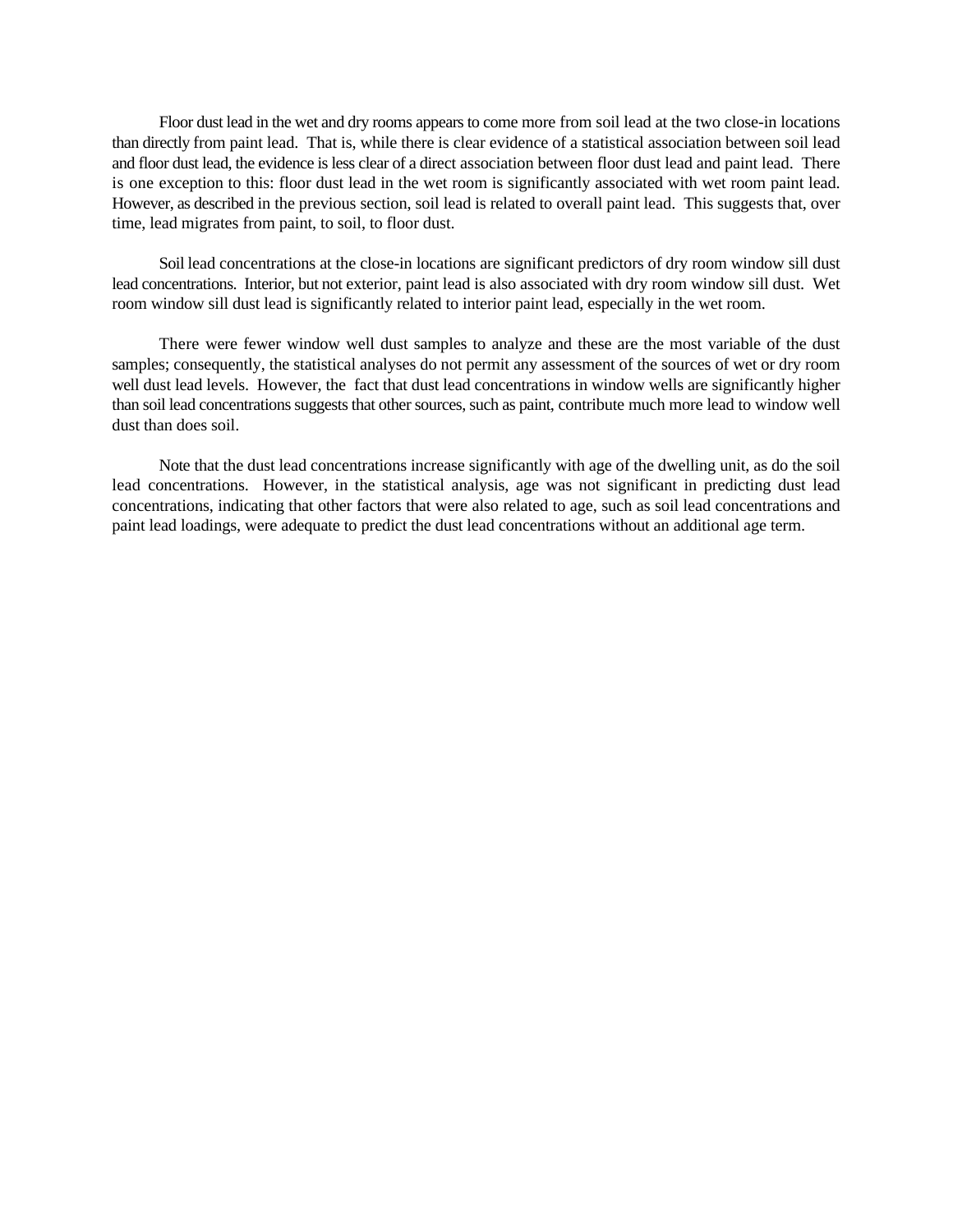## **Pathways**

The relational analyses described above suggest certain conclusions concerning the pathways by which lead migrates from paint, automobile emissions, and other sources to exterior soil and interior dust. These conclusions are summarized in the following diagrams of identified pathways of lead from these sources to soil and floor dust. The diagram shows only pathways identified as significant in the analysis of the national survey data. Additional pathways, not identifiable from the national survey data, may exist. The solid arrows indicate clearly identified paths; the dotted lines indicate paths for which the evidence in the national survey data is less clear.

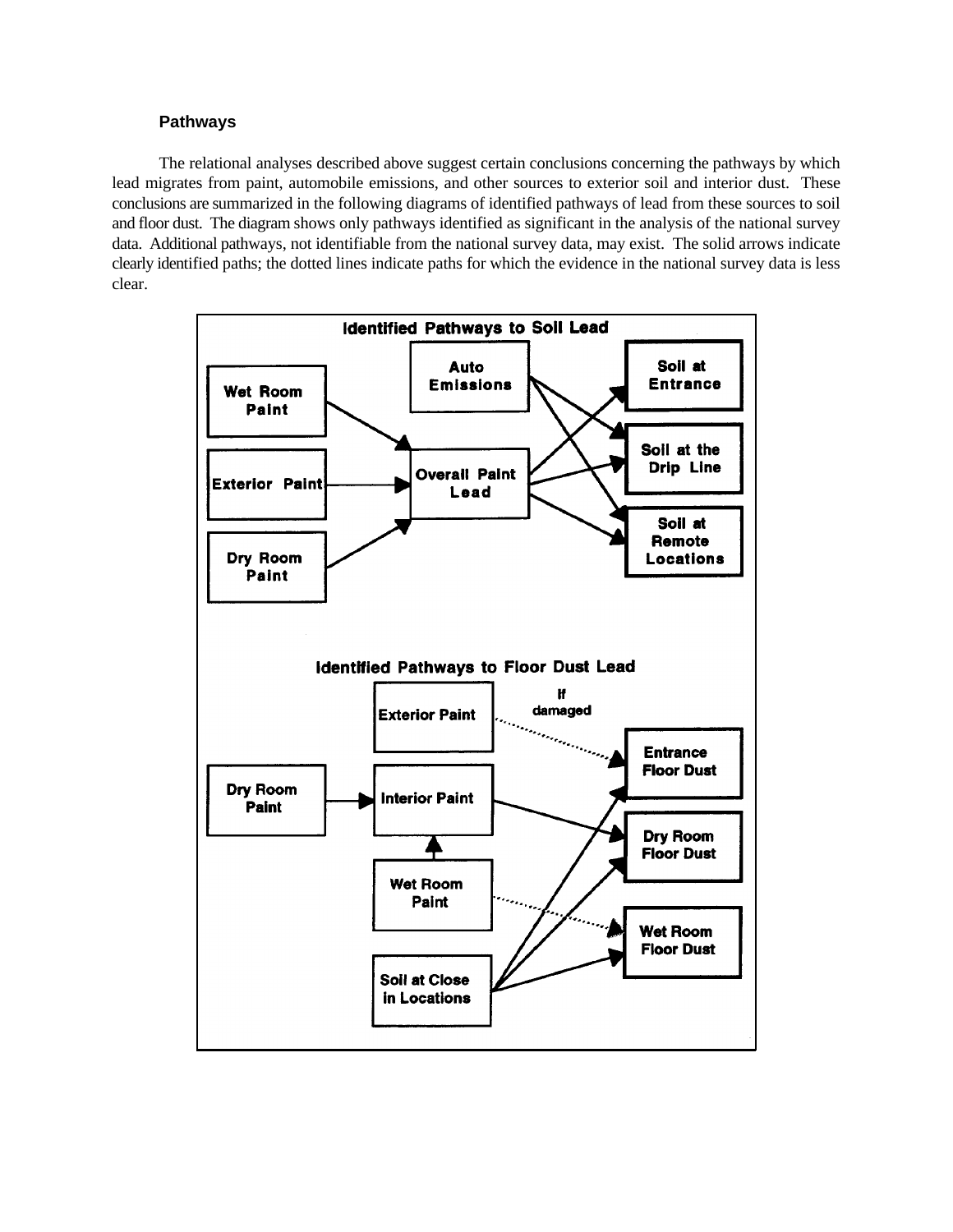### **Soil Lead Data Analysis**

The soil lead data for each sample location can be statistically described by a log normal distribution (i.e., the logarithm of the measured lead concentrations have a normal or "bell-shaped" distribution). No individual observations can be clearly identified as outliers. Therefore, all of the soil measurements are included in the analyses in this report.

The arithmetic means for the entrance, drip-line, and remote samples are 295, 415, and 170 ppm, respectively; the geometric means are 83, 72, and 47 ppm, respectively. While the measurement error is relatively large (about 95 percent of soil lead measurements will be within a factor of 2.7 of the true concentration), it is small compared to the differences in soil lead concentrations between locations. In spite of the measurement error, significant correlations and differences can be found. In particular, the lead concentrations at the entrance and drip-line locations are, on average, significantly higher than at the remote sample location ( $p < 0.001$ ). However, the entrance and drip-line samples are not significantly different from each other. The measurements at the three locations are also all highly correlated with each other; that is, housing units that have higher (lower) lead concentrations at one of the locations also tend to have higher (lower) concentrations at the other two. The soil lead measurements also vary significantly with the age of the dwelling unit. Homes built before 1940 have, on average, the largest soil lead concentrations; after 1940, the average concentrations decline with each successive decade.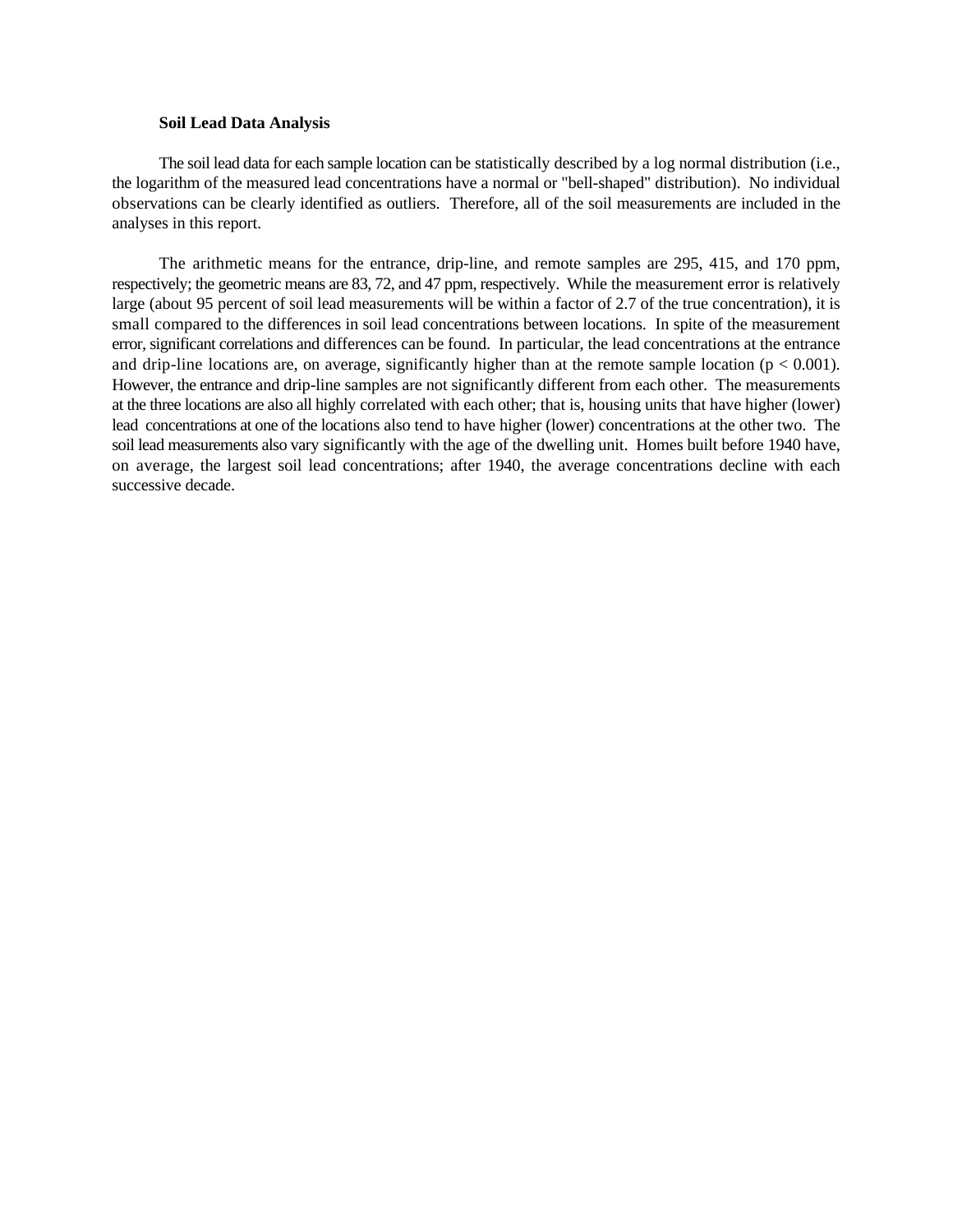### **Dust Lead Data Analysis**

The dust lead data can also be statistically described by a log normal distribution for each sample location. About one percent of the individual observations can be clearly identified as outliers -- observations that are extremely unusual when compared to other observations made under comparable conditions. These observations have been removed from the analyses reported here because they could have obscured and distorted the relational analyses. In general, the dust lead data is noticeably more variable than the soil lead data, with the window locations more variable than the floor locations.

On average, the wet and dry room floor dust levels are similar to each other, while the entrance way dust lead level is significantly greater. The difference may represent what is tracked into the house from outside. All of the window dust lead levels are significantly greater than any of the floor lead levels. Further, the window well lead levels are usually greater than the lead levels on the same window sills. There are no significant differences between corresponding locations in the wet and dry rooms. The measurements at the seven dust sampling locations are also all highly correlated with each other.

There is no one widely-accepted dust sample collection protocol. Consequently, researchers in different studies may use different methods; which means that data reported by two different researchers may not be comparable. In particular, some researchers use wet wipes to collect dust samples. There is evidence that wet wipe samples tend to yield higher dust lead loadings than the vacuum used in the national survey. Consequently, caution must be taken in comparing these results with other studies.

## **Limitations Of The Analysis Results**

Although appropriate for the objectives of the original survey, the data provided limited ability to identify possible sources of soil and dust lead. As a result of (1) the limited number of XRF measurements, soil measurements, and dust measurements, (2) the lack of information on the behavior of household occupants, and (3) inherent variability in the sampling and measurement process, the possibilities for identifying the sources of lead in soil and dust are limited and the conclusions are subject to interpretation. That the models cannot accurately predict lead concentrations in homes suggests that the lead levels in dust and soil are determined, in part, by factors that were not recorded in the survey or are difficult to quantify, such as small-scale local factors and the behavior of the occupants. Nevertheless, the statistical procedures identified some significant relationships in the data, support conclusions reached by other researchers, and provide valuable descriptive statistics for describing homes nationally, statistics that are not available from other sources.